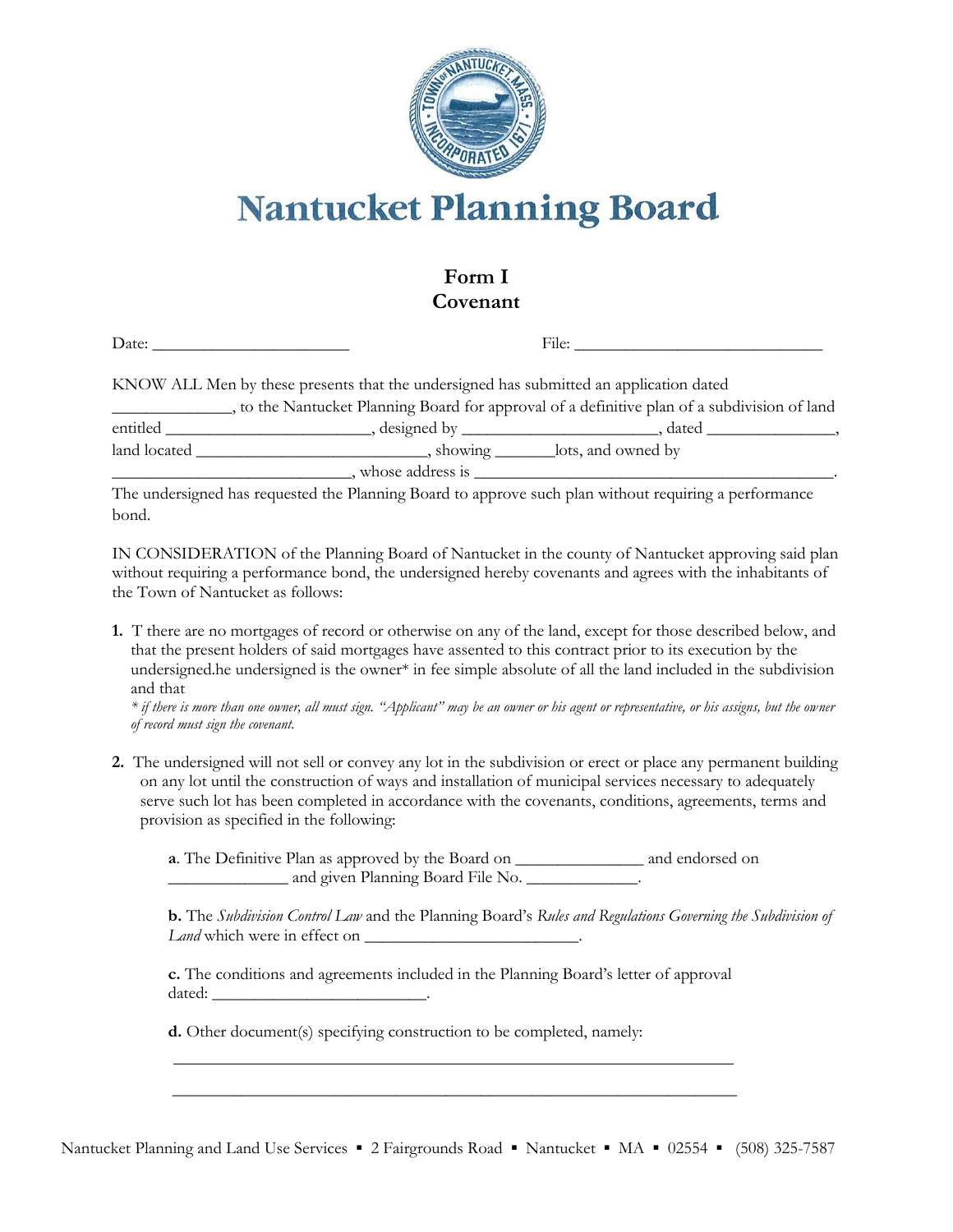However, a mortgagee who acquires title to the mortgaged premises by foreclosures or otherwise, and any succeeding owner of the mortgaged premises or part hereof may sell or convey any lot, subject only to that portion of this covenant which provides that no lot be sold or conveyed or shall be built upon until ways and services have been provided to serve such lot.

- **3**. This covenant shall be binding upon the executors, administrators, devisees, heirs, successors and assigns of the undersigned and shall constitute a covenant running with the land included in the subdivision and shall operate as restrictions upon the land.
- **4.** Particular lots within the subdivision shall be released from the foregoing conditions upon the recording of a certificate of performance executed by a majority of the Planning Board and enumerating the specific lots to be released.
- **5.** That nothing herein shall be deemed to prohibit a conveyance by a single deed subject to this covenant, of either the entire parcel of land shown on the subdivision plan or of all lots not previously released by the Planning Board.
- **6.** That the undersigned agrees to record this covenant with the Nantucket County Registry of Deeds, forthwith. Reference to this covenant shall be entered upon the definitive subdivision plan as approved.
- **7.** A deed of any part of the subdivision in violation of the covenant shall be voidable by the grantee prior to the release of the covenant; but not later than three (3) years from the date of such deed, as provided in M.G.L. Chapter 41, Section 81-U.
- **8.** That this covenant shall be executed before endorsement of approval of the definitive plan by the Planning Board and shall take effect upon the endorsement of approval.
- **9.** Upon final completion of the construction of ways and installation of municipal services as specified herein, on or before \_\_\_\_\_\_\_\_\_\_\_\_\_\_\_\_\_\_\_\_\_\_(date when construction and installation is to be completed), the Planning Board shall release this covenant by an appropriate instrument, duly release this covenant by an appropriate instrument, duly acknowledged. Failure to complete construction and installation within the time specified herein or such later date as may be specified by vote of the Planning Board with a written concurrence of the applicant shall result in automatic rescission of the approval of the plan. Upon performance of this covenant with respect to any lot, the Planning Board may release such lot from this covenant by an appropriate instrument duly recorded.
- **10.** Nothing herein shall prohibit the applicant from varying the method of securing the construction of ways and installation of municipal services from time to time or from securing by one, or in part by one and in part by another of the methods described in M.G.L., Chapter 41, Section 81-U, as long as such security is sufficient in the opinion of the Planning Board to secure performance of the construction and installation.

|                                                          | For title to property, see deed from    |                                                                                                    | recorded in Nantucket Registry of |
|----------------------------------------------------------|-----------------------------------------|----------------------------------------------------------------------------------------------------|-----------------------------------|
|                                                          |                                         | Deeds, Book ________ and Page _______, or registered in Nantucket Land Registry as Document Number |                                   |
| , and noted on Certificate of Title Number. ____________ |                                         |                                                                                                    | , in Registration Book            |
|                                                          | $\Box$ , and Page $\_\_\_\_\_\_\_\_\$ . |                                                                                                    |                                   |

The present holder of a mortgage upon the property is \_\_\_\_\_\_\_\_\_\_\_\_\_\_\_\_\_\_\_\_\_\_\_\_\_\_\_\_\_\_\_\_\_. The mortgage is dated \_\_\_\_\_\_\_\_\_\_\_\_\_\_\_\_\_ and recorded in Nantucket Registry of Deeds, Book \_\_\_\_\_\_\_\_\_\_, and Page \_\_\_\_\_\_\_\_\_\_, or registered in the Nantucket Land Registry as Document No. \_\_\_\_\_\_\_\_\_\_\_\_\_, and noted on Certificate of Title No. \_\_\_\_\_\_\_\_\_\_\_\_\_\_\_\_\_\_, in Registration Book  $\Box$ , and Page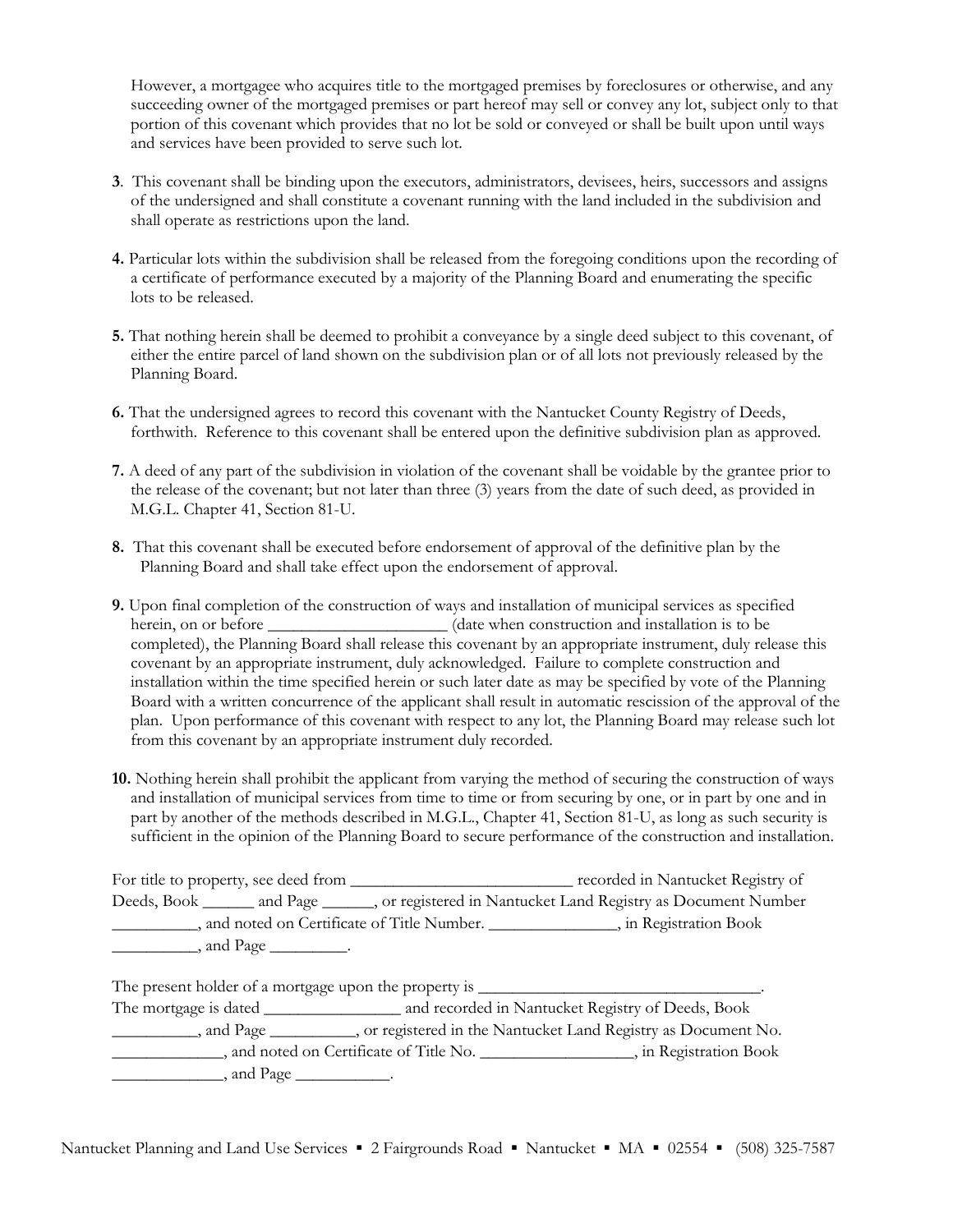The mortgagee agrees to hold the mortgage subject to the covenants set forth above and agrees that the covenants shall have the same status, force and effect as though executed and recorded before the taking of the mortgage and further agrees that the mortgage shall be subordinate to the above covenant.

IN WITNESS WHEREOF we have hereunto set out hands and seals this\_\_\_\_\_ day of \_\_\_\_\_\_\_, \_2022\_\_.

 $\overline{\phantom{a}}$  , and the contribution of the contribution of the contribution of the contribution of the contribution of the contribution of the contribution of the contribution of the contribution of the contribution of the

John Trudel, III Nat Lowell

\_\_\_\_\_\_\_\_\_\_\_\_\_\_\_\_\_\_\_\_\_\_\_\_\_\_\_\_\_\_\_\_\_\_\_\_\_ \_\_\_\_\_\_\_\_\_\_\_\_\_\_\_\_\_\_\_\_\_\_\_\_\_\_\_\_\_\_\_\_\_\_\_\_\_ Barry G. Rector David Iverson

A Majority of Members of the Nantucket Planning Board

#### **C O M M O N W E A L T H O F M A S S A C H U S E T T S**

Nantucket, SS\_\_\_\_\_\_\_\_\_\_\_\_\_\_\_\_\_, 2022

On the \_\_\_\_\_\_\_\_\_\_\_\_\_day of \_\_\_\_\_\_\_\_\_\_\_\_\_, 2022, before me, the undersigned notary public,

Personally appeared \_\_\_\_\_\_\_\_\_\_\_\_\_\_\_\_\_\_\_\_, one of the above-named members of the Planning Board of Nantucket, Massachusetts, personally known to me to be the person whose name is signed on the preceding document and acknowledge that he/she signed the foregoing instrument voluntarily for the purposes therein expressed.

 $\overline{\phantom{a}}$  , and the contract of the contract of the contract of the contract of the contract of the contract of the contract of the contract of the contract of the contract of the contract of the contract of the contrac Notary Public

 $\overline{\phantom{a}}$  , and the contract of the contract of the contract of the contract of the contract of the contract of the contract of the contract of the contract of the contract of the contract of the contract of the contrac My commission expires:

IN WITNESS THEREOF the undersigned, applicant as aforesaid, does hereunto set his/her hand and seal

this \_\_\_\_\_ day of \_\_\_\_\_\_\_\_\_\_\_\_\_\_\_\_\_\_\_\_\_\_\_\_\_, 2022.

Applicant's Signature

Address: \_\_\_\_\_\_\_\_\_\_\_\_\_\_\_\_\_\_\_\_\_\_\_\_\_\_\_\_\_\_\_\_\_\_\_\_\_\_\_\_\_\_\_\_\_\_\_\_\_\_

Owner's Signature

Address: \_\_\_\_\_\_\_\_\_\_\_\_\_\_\_\_\_\_\_\_\_\_\_\_\_\_\_\_\_\_\_\_\_\_\_\_\_\_\_\_\_\_\_\_\_\_\_\_\_\_

#### **COMMONWEALTH OF MASSACHUSETTS**

Nantucket Planning and Land Use Services ▪ 2 Fairgrounds Road ▪ Nantucket ▪ MA ▪ 02554 ▪ (508) 325-7587